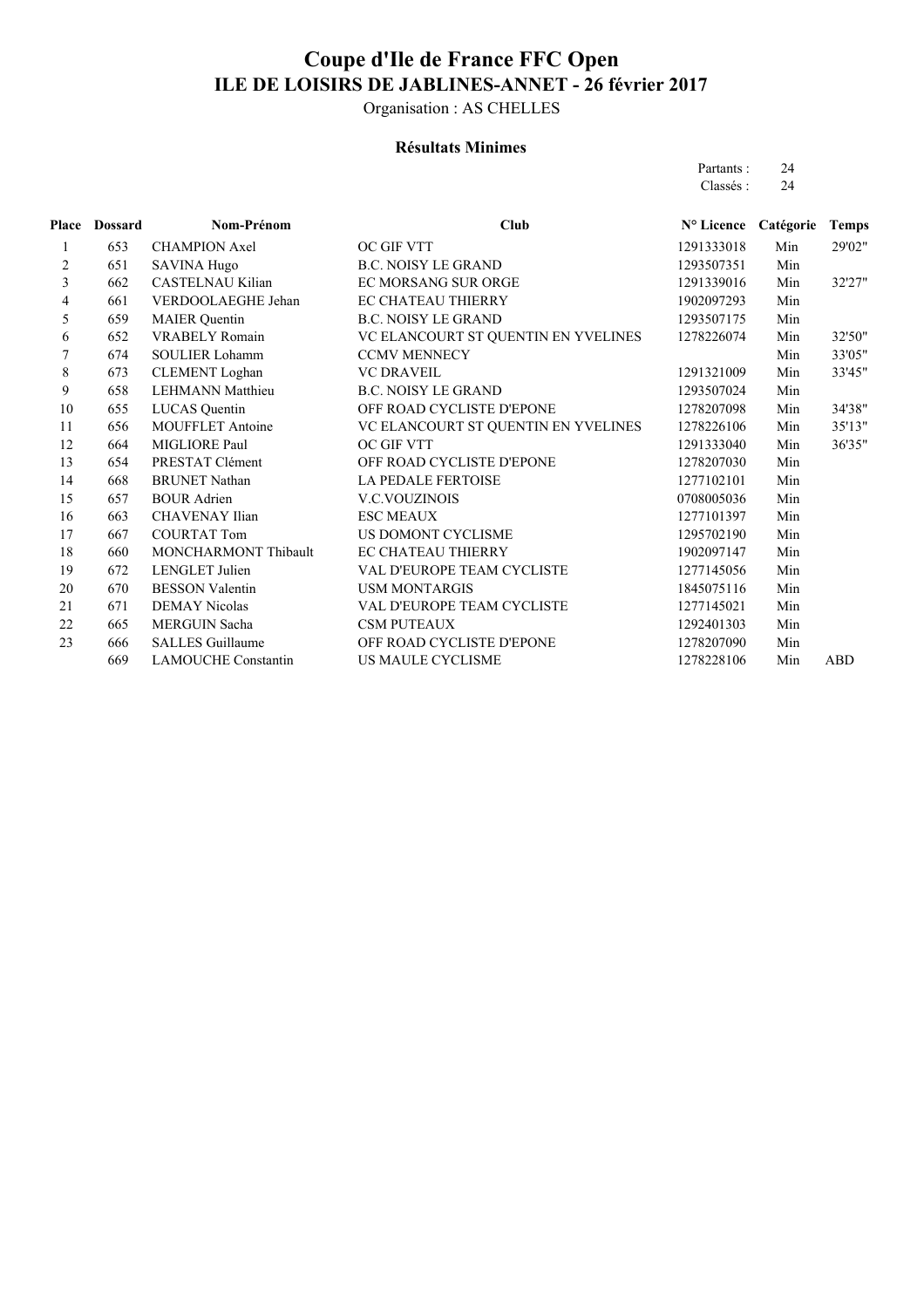Organisation : AS CHELLES

### **Résultats Cadettes**

Partants : 3 Classés : 3

|               | <b>Place Dossard</b> | Nom-Prénom          | <b>Club</b>               | N° Licence Catégorie Temps |       |  |
|---------------|----------------------|---------------------|---------------------------|----------------------------|-------|--|
|               |                      | 503 DALLIER Amélie  | BONNIERES V.T.T.          | 1278247013 Cad F           |       |  |
|               |                      | 502 TAVERNIER Chloé | <b>EC CHATEAU THIERRY</b> | 1902097365                 | Cad F |  |
| $\mathcal{R}$ | 501                  | TETART Marie        | B.C. NOISY LE GRAND       | 1293507036                 | Cad F |  |
|               |                      |                     |                           |                            |       |  |

### **Résultats Minimes Filles**

| Partants : | 5 |
|------------|---|
| Classés:   | 5 |

|          | <b>Place Dossard</b> | Nom-Prénom              | <b>Club</b>               | N° Licence Catégorie Temps |       |        |
|----------|----------------------|-------------------------|---------------------------|----------------------------|-------|--------|
|          | 603                  | LEDOUX Mathilde         | <b>OC GIF VTT</b>         | 1291333031                 | Min F | 35'20" |
| $\gamma$ | 601                  | LIGNIER Camille         | <b>ESC MEAUX</b>          | 1277101022                 | Min F | 35'51" |
|          | 605                  | RODRIGUEZ Maéva         | <b>EC CHATEAU THIERRY</b> | 1902097232                 | Min F | 36'10" |
| 4        | 604                  | RADIER Camille          | OFF ROAD CYCLISTE D'EPONE | 1278207115                 | Min F |        |
|          | 606                  | <b>NOMINE Gwenaelle</b> | СJ                        |                            | Min F | 42'31" |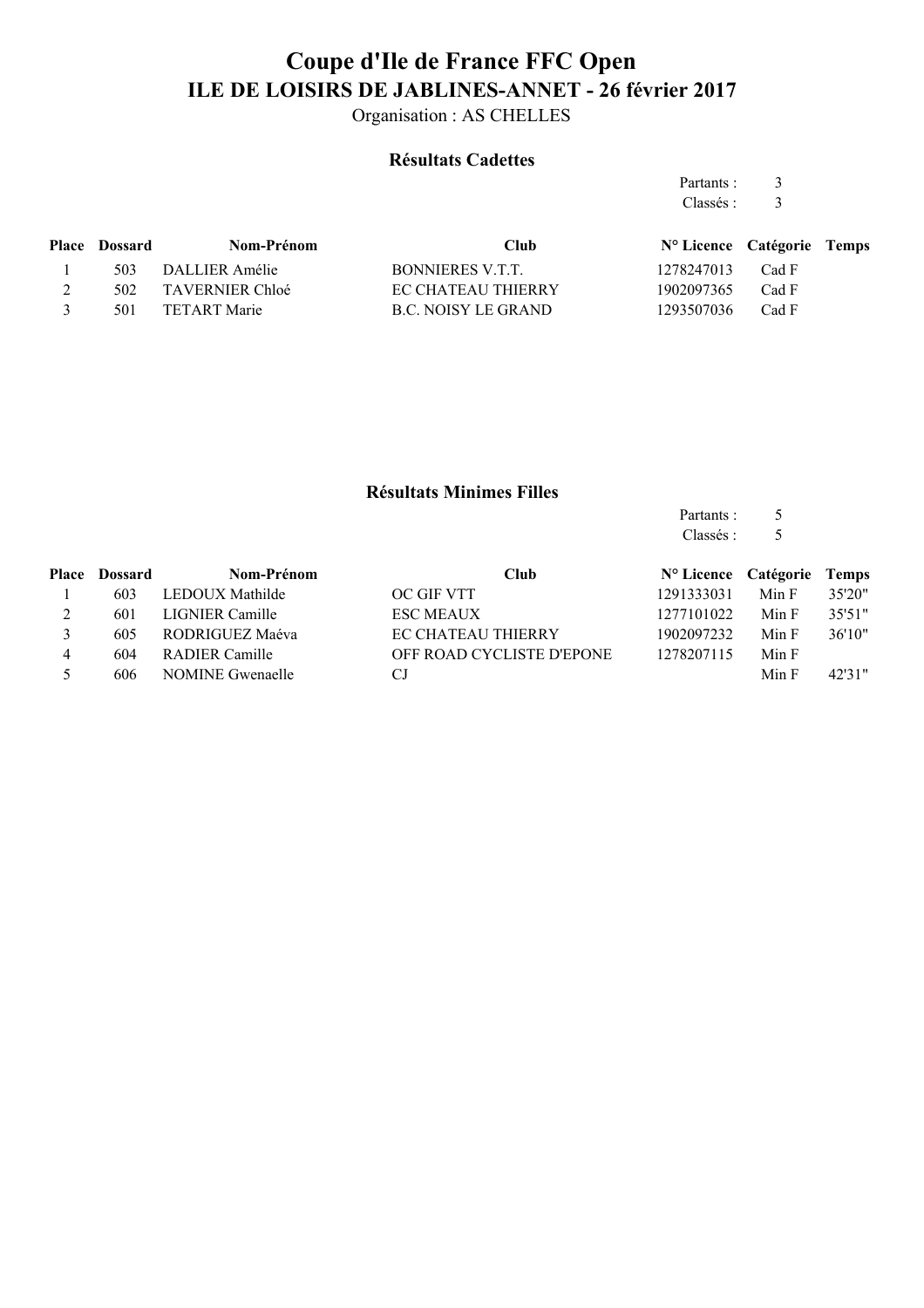Organisation : AS CHELLES

#### **Résultats Cadets**

Partants : 30 Classés : 30

|                         | Place Dossard | Nom-Prénom                     | <b>Club</b>                         | Nº Licence Catégorie |     | <b>Temps</b>                    |
|-------------------------|---------------|--------------------------------|-------------------------------------|----------------------|-----|---------------------------------|
| $\mathbf{1}$            | 553           | PERRET Raphael                 | OC GIF VTT                          | 1291333034           | Cad | 54'25"                          |
| $\overline{c}$          | 552           | <b>ROYER Maxime</b>            | VC ELANCOURT ST QUENTIN EN YVELINES | 1278226044           | Cad | 54'29"                          |
| 3                       | 559           | RICHARD ANDRADE Florian        | <b>US METRO TRANSPORTS</b>          | 1275024161           | Cad |                                 |
| $\overline{\mathbf{4}}$ | 554           | <b>DAVESNE</b> Thomas          | OC GIF VTT                          | 1291333037           | Cad |                                 |
| 5                       | 577           | <b>BESSON Nathan</b>           | <b>USM MONTARGIS</b>                | 1845075115           | Cad |                                 |
| 6                       | 555           | DE SALVO Lucas                 | <b>B.C. NOISY LE GRAND</b>          | 1293507239           | Cad | 57'22"                          |
| 7                       | 551           | <b>LATOUR Thomas</b>           | <b>ESC MEAUX</b>                    | 1277101131           | Cad |                                 |
| 8                       | 572           | <b>VAVASSEUR Maxime</b>        | OFF ROAD CYCLISTE D'EPONE           | 1278207128           | Cad |                                 |
| 9                       | 556           | <b>GARIN</b> Maxime            | OFF ROAD CYCLISTE D'EPONE           | 1278207045           | Cad |                                 |
| 10                      | 568           | <b>LUAKI Mathias</b>           | VC ELANCOURT ST QUENTIN EN YVELINES | 1278226071           | Cad |                                 |
| 11                      | 563           | CHAUFFERT Nolan                | <b>EC CHATEAU THIERRY</b>           | 1902097098           | Cad |                                 |
| 12                      | 561           | <b>CHATAIGNER Hannibal</b>     | <b>B.C. NOISY LE GRAND</b>          | 1293507117           | Cad |                                 |
| 13                      | 573           | <b>ZORDAN Valentino</b>        | OLYMPIQUE C.V.O.                    | 1295712076           | Cad |                                 |
| 14                      | 580           | <b>BEDRYJason</b>              | NL                                  |                      | Cad |                                 |
| 15                      | 567           | <b>BOURJON Hugo</b>            | VC ELANCOURT ST QUENTIN EN YVELINES | 1278226116           | Cad |                                 |
| 16                      | 562           | <b>CABY</b> Corentin           | OFF ROAD CYCLISTE D'EPONE           | 1278207093           | Cad |                                 |
| 17                      | 571           | <b>LEBARGY</b> Pierre          | OFF ROAD CYCLISTE D'EPONE           | 1278207029           | Cad |                                 |
| 18                      | 575           | MALAUSSENA Florian             | LAGNY PONTCARRE CYC.                | 1277128090           | Cad |                                 |
| 19                      | 557           | <b>CASTILLE Noé</b>            | CC IGNY PALAISEAU 91                | 1291305193           | Cad |                                 |
| 20                      | 565           | <b>TAILLARD Ylian</b>          | EC CHATEAU THIERRY                  | 1902097080           | Cad |                                 |
| 21                      | 569           | <b>TYMEC Eliaz</b>             | VC ELANCOURT ST QUENTIN EN YVELINES | 1278226111           | Cad |                                 |
| 22                      | 574           | PATURAUD Paul                  | TEAM VTT MAISSE                     | 1291325061           | Cad | 1T                              |
| 23                      | 576           | <b>BESSON Clément</b>          | <b>USM MONTARGIS</b>                | 1845075008           | Cad | 1T                              |
| 24                      | 558           | POLETTO Antoine                | VC MONTIGNY BRETONNEUX              | 1278235311           | Cad | 1T                              |
| 25                      | 578           | <b>ARNAUD SARTHOU Matthieu</b> | VAL D'EUROPE TEAM CYCLISTE          | 1277145043           | Cad | 1T                              |
| 26                      | 570           | DOMINEAU Nathan                | OFF ROAD CYCLISTE D'EPONE           | 1278207117           | Cad | 1T                              |
| 27                      | 564           | MARCELLE Ugo                   | <b>EC CHATEAU THIERRY</b>           | 1902097143           | Cad | 1T                              |
| 28                      | 581           | <b>KERAVEC Adam</b>            | NL UFOLEP HARDE DE SURVILLIERS      |                      | Cad | 2T                              |
| 29                      | 579           | PICZZOROWICK Théo              | NL                                  |                      | Cad | 2T                              |
|                         | 566           | VAN WAESBERGE Paul             | <b>EC CHATEAU THIERRY</b>           | 1902097134           | Cad | <b>ABD</b>                      |
|                         |               |                                |                                     |                      |     | $\ensuremath{\text{NP}}\xspace$ |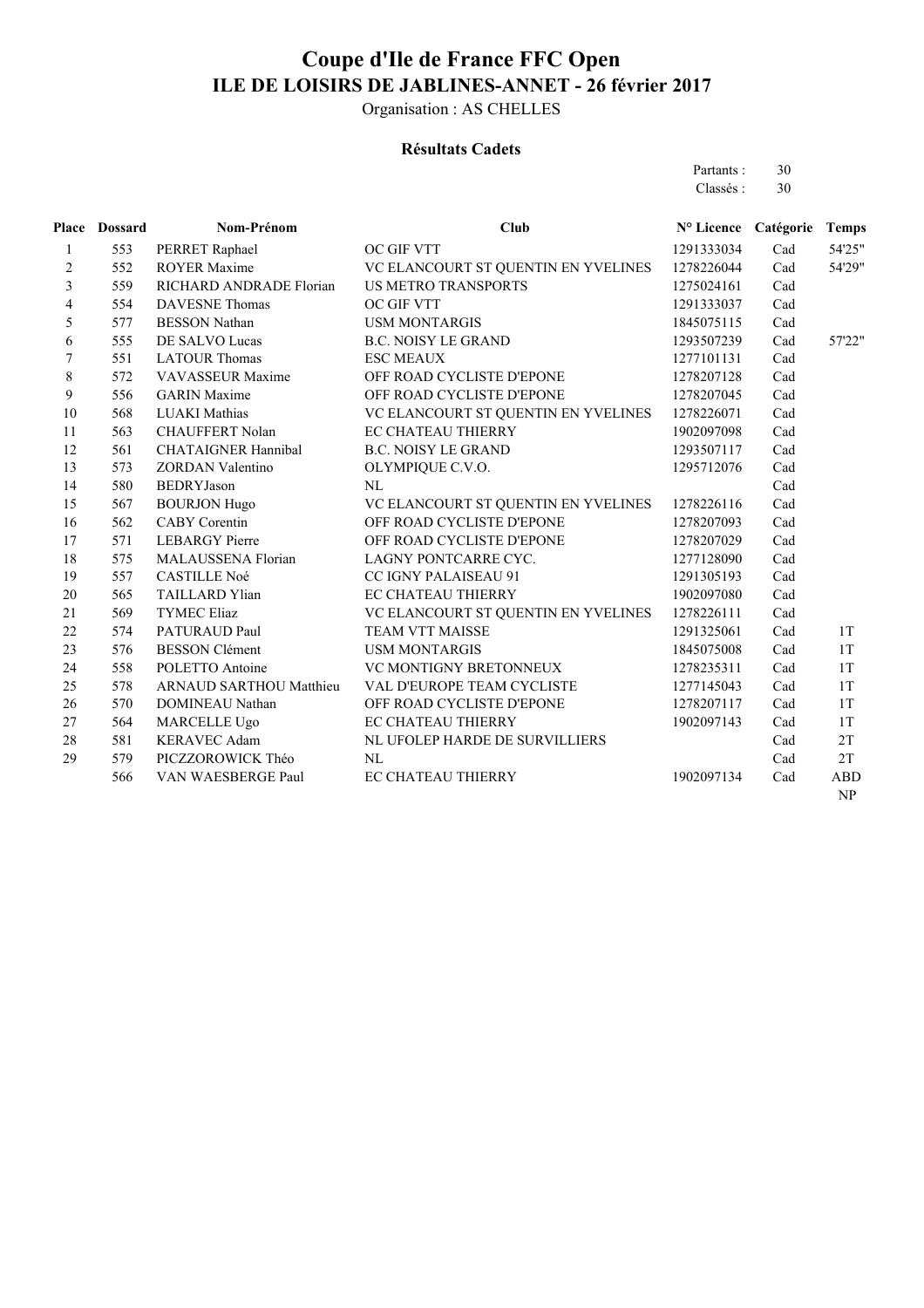Organisation : AS CHELLES

#### **Résultats Juniors**

Partants : 25 Classés : 25

| Place | <b>Dossard</b> | Nom-Prénom                | <b>Club</b>                   | N° Licence Catégorie |     | <b>Temps</b> |
|-------|----------------|---------------------------|-------------------------------|----------------------|-----|--------------|
| 1     | 154            | THIERRY Damien            | OFF ROAD CYCLISTE D'EPONE     | 1278207038           | Jun |              |
| 2     | 165            | <b>LETURCQ Geoffrey</b>   | <b>AC AMIENOISE</b>           | 1980084069           | Jun |              |
| 3     | 157            | <b>MISCOPEIN Augustin</b> | OC GIF VTT                    | 1291333032           | Jun |              |
| 4     | 158            | <b>MOUTARDIER Hugo</b>    | <b>EC CHATEAU THIERRY</b>     | 1902097290           | Jun |              |
| 5     | 160            | LAFORCADE Pierre Amaury   | OC GIF VTT                    | 1291333030           | Jun |              |
| 6     | 161            | THIRIOT Thomas            | US DOMONT CYCLISME            | 1295702197           | Jun |              |
| 7     | 155            | LE BECHEC Corentin        | OC GIF VTT                    | 1291333011           | Jun |              |
| 8     | 169            | <b>ROSSION Tom</b>        | A C BAZANCOURT REIMS          | 0751013276           | Jun |              |
| 9     | 176            | DEL DIN Hugo              | FF TRI                        | NL                   | Jun |              |
| 10    | 159            | <b>CHAMPION Loic</b>      | <b>OC GIF VTT</b>             | 1291333042           | Jun |              |
| 11    | 166            | <b>BONNAUD</b> Maxime     | LAGNY PONTCARRE CYC.          | 1277128111           | Jun |              |
| 12    | 162            | TREHOUX Clément           | US DOMONT CYCLISME            | 1295702194           | Jun |              |
| 13    | 156            | FARDEAU Clément           | EC MONTGERON VIGNEUX          | 1291307003           | Jun |              |
| 14    | 153            | <b>BERTRAND Loic</b>      | OC GIF VTT                    | 1291333027           | Jun |              |
| 15    | 167            | MALAUSSENA Quentin        | LAGNY PONTCARRE CYC.          | 1277128091           | Jun |              |
| 16    | 168            | <b>SOUCOURS Erwan</b>     | <b>BONNIERES V.T.T.</b>       | 1278247010           | Jun | 1 tour       |
| 17    | 164            | LEVIONNOIS Raphaël        | ROUE D'OR CONFLANAISE         | 1278210279           | Jun | 1 tour       |
| 18    | 151            | <b>BERNARD</b> Yohann     | SAINT CYR JOUARRE CYCLISME    | 1277150018           | Jun | 1 tour       |
| 19    | 172            | LONGUEVILLE Anthony       | VAL D'EUROPE TEAM CYCLISTE    | 1277145057           | Jun | 1 tour       |
| 20    | 163            | <b>LEMOINE Malwenn</b>    | <b>AVENIR DU VAL DE MARNE</b> | 1294609006           | Jun | 1 tour       |
| 21    | 171            | <b>ARMBRUST Jules</b>     | VAL D'EUROPE TEAM CYCLISTE    | 1277145047           | Jun | 1 tour       |
| 22    | 174            | <b>MARTEL Alexis</b>      | US DOMONT CYCLISME            | 1295702193           | Jun | 1 tour       |
|       | 152            | <b>LECOQ</b> Jules        | LAGNY PONTCARRE CYC.          | 1277128128           | Jun | <b>ABD</b>   |
|       | 170            | <b>LAMY Valentin</b>      | ARGENTEUIL VAL DE SEINE 95    | 1295708230           | Jun | <b>ABD</b>   |
|       |                |                           |                               |                      |     |              |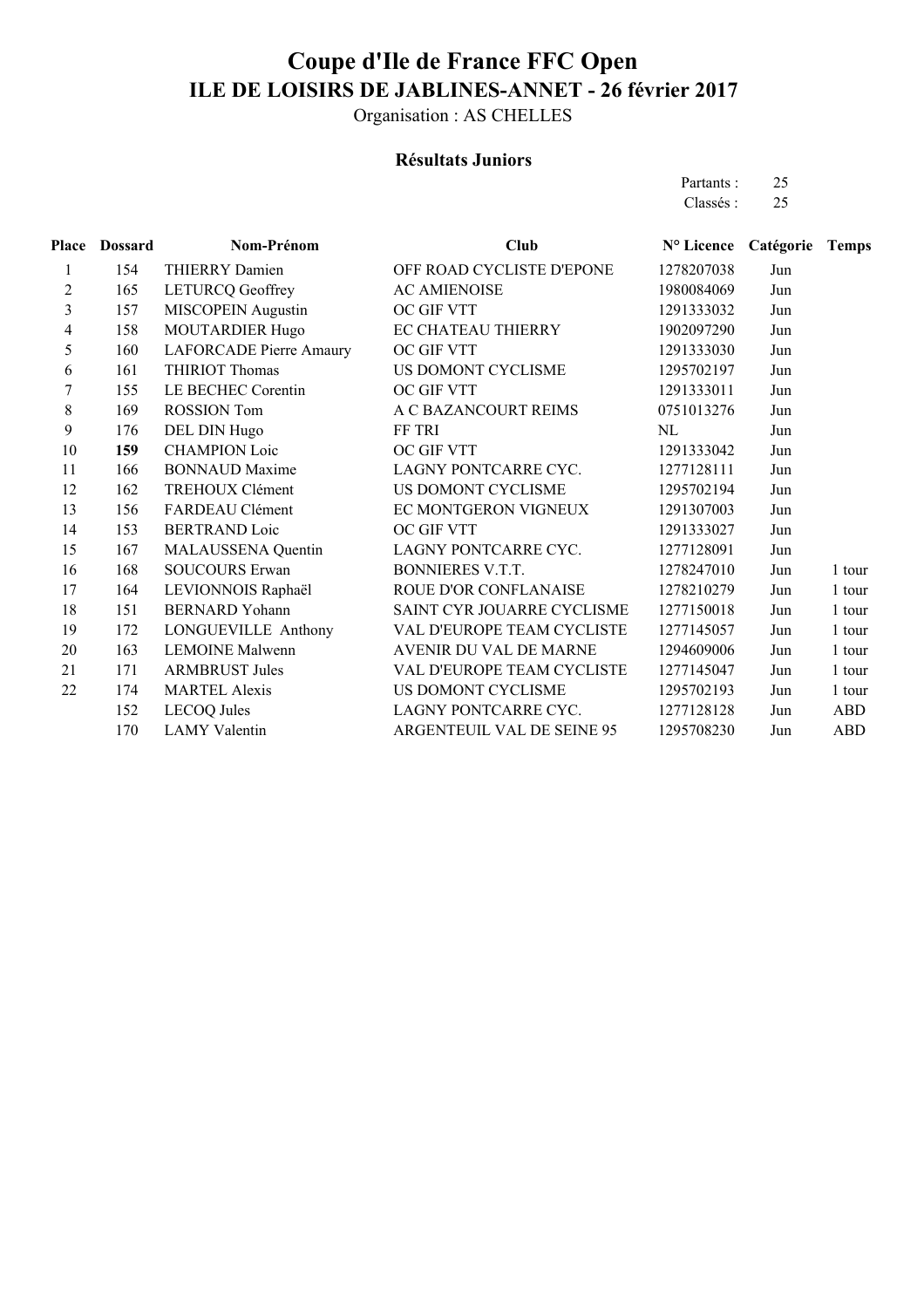Organisation : AS CHELLES

### **Résultats Seniors et Juniors Féminines**

Partants : 15 Classés : 15

| Place | <b>Dossard</b> | Nom-Prénom              | Club                          | N° Licence | Catégorie | <b>Temps</b> |
|-------|----------------|-------------------------|-------------------------------|------------|-----------|--------------|
|       | 422            | LE DANTEC Gwennig       | <b>U.V.C.A TROYES</b>         | 0710008135 | Sen F     |              |
| 2     | 428            | PHILIPPE BAZIN Perrine  | US DOMONT CYCLISME            | 1295702153 | Sen F     |              |
| 3     | 421            | <b>STUMPF Fanny</b>     | <b>ESC MEAUX</b>              | 1277101143 | Sen F     |              |
| 4     | 452            | <b>BALY</b> Carla       | <b>B.C. NOISY LE GRAND</b>    | 1293507164 | Jun F     |              |
| 5     | 453            | ROST Cynthia            | OFF ROAD CYCLISTE D'EPONE     | 1278207127 | Jun F     |              |
| 6     | 451            | <b>FONTAINE Elora</b>   | OFF ROAD CYCLISTE D'EPONE     | 1278207044 | Jun F     |              |
| 7     | 425            | EBERHARDT Camille       | LES SANGLIERS VEXIN VTT       | 1295736008 | Esp F     |              |
| 8     | 430            | PARMANTIER Sylvie       | <b>ISSY TRIATHLON</b>         | FF tri     | Sen F     |              |
| 9     | 431            | <b>SIMARD Marine</b>    | US DOMONT CYCLISME            |            | Sen F     |              |
| 10    | 427            | EBERHARDT Inès          | LES SANGLIERS VEXIN VTT       | 1295736026 | Sen F     |              |
| 11    | 424            | <b>RUCHAUD Lucie</b>    | <b>AS CHELLES</b>             | 1277108008 | Sen F     |              |
| 12    | 423            | KOENIG Stéphanie        | <b>US METRO TRANSPORTS</b>    | 1275024145 | Sen F     | 1 tour       |
| 13    | 454            | <b>FREY Marion</b>      | <b>EC CHATEAU THIERRY</b>     | 1902097045 | Jun F     | 1 tour       |
| 14    | 429            | <b>CARRE Léaldine</b>   | <b>CSM VILLENEUVE GARENNE</b> | 1292420170 | Sen F     | 1 tour       |
| 15    | 426            | <b>VAUCHELLES Laure</b> | OLYMPIQUE C.V.O.              | 1295712184 | Sen F     | ABD          |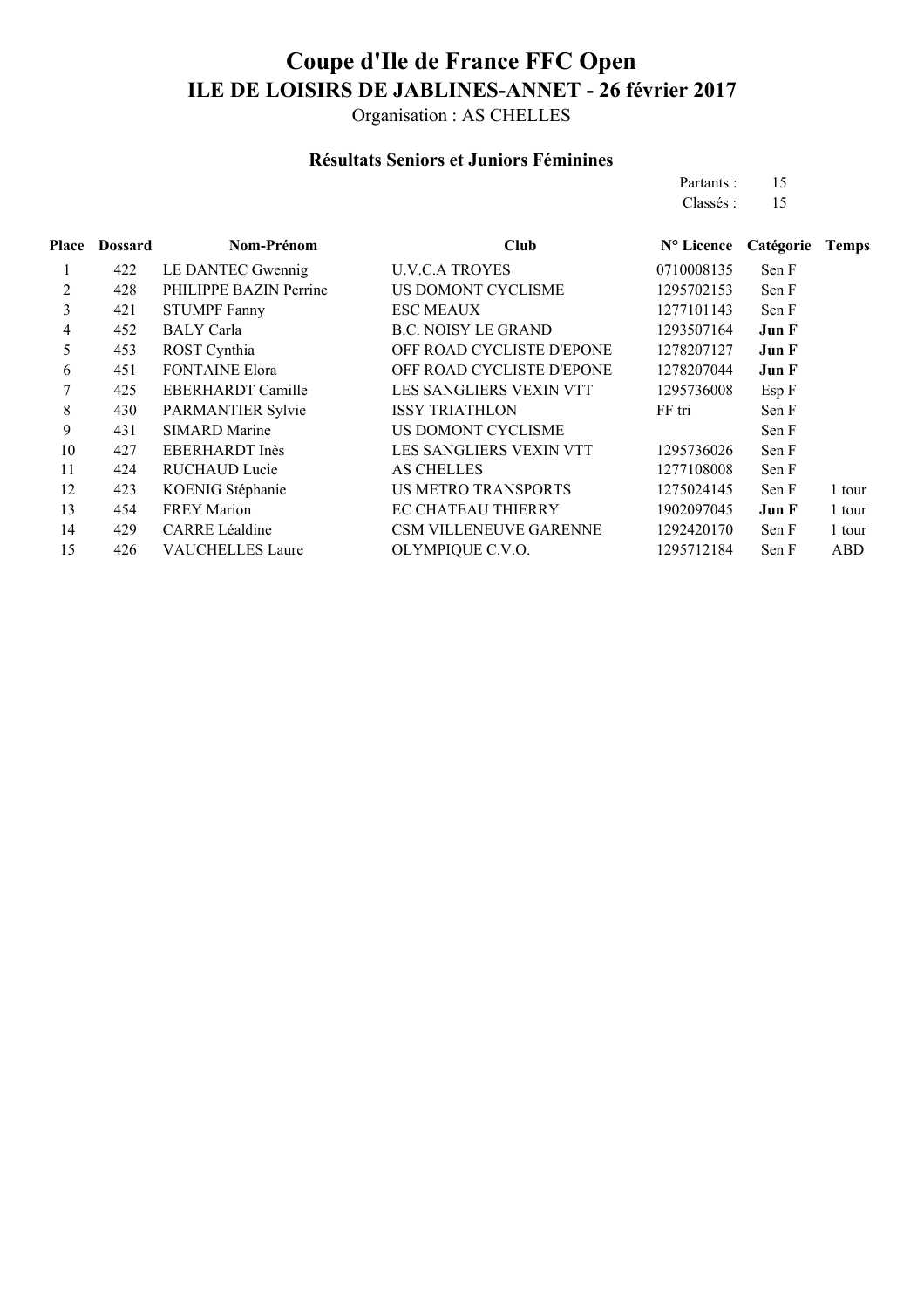Organisation : AS CHELLES

## **Résultats Espoirs**

Partants : 19<br>Classés : 19 Classés :

| <b>Place</b> | <b>Dossard</b> | Nom-Prénom                 | Club                         | N° Licence | Catégorie | <b>Temps</b> |
|--------------|----------------|----------------------------|------------------------------|------------|-----------|--------------|
| 1            | 101            | <b>ORCHAMPT</b> Antoine    | US DOMONT CYCLISME           | 1295702039 | Esp       | 1H18'14"     |
| 2            | 109            | <b>METIVIER Maximilien</b> | EC CHATEAU THIERRY           | 1902097233 | Esp       |              |
| 3            | 107            | <b>STUMPF Florian</b>      | <b>ESC MEAUX</b>             | 1277101144 | Esp       |              |
| 4            | 103            | <b>GALI</b> Nicolas        | US DOMONT CYCLISME           | 1295702177 | Esp       |              |
| 5            | 111            | <b>GARYGA</b> Baptiste     | OFF ROAD CYCLISTE D'EPONE    | 1278207134 | Esp       |              |
| 6            | 118            | <b>BAILLY Aurélien</b>     | FF TRI                       |            | Esp       |              |
| 7            | 112            | <b>BENBELKACEM Massine</b> | US DOMONT CYCLISME           | 1295702188 | Esp       |              |
| 8            | 106            | <b>MARFOUTINE Joss</b>     | <b>ROUE D'OR CONFLANAISE</b> | 1278210108 | Esp       |              |
| 9            | 105            | <b>BROCHARD Romain</b>     | OC GIF VTT                   | 1291333016 | Esp       |              |
| 10           | 110            | <b>BUISSONNEAU Florian</b> | <b>US METRO TRANSPORTS</b>   | 1275024171 | Esp       |              |
| 11           | 115            | <b>SALIMBENI Alexis</b>    | FSGT USM VILLEPARISIS        |            | Esp       |              |
| 12           | 113            | <b>GRANDADAM Robin</b>     | US DOMONT CYCLISME           | 1295702196 | Esp       |              |
| 13           | 119            | X                          | FF TRI                       |            | Esp       | 1 tour       |
| 14           | 116            | <b>LEGRAND Sébastien</b>   | <b>FF TRI</b>                |            | Esp       | 1 tour       |
| 15           | 104            | <b>BEYER Julien</b>        | OC GIF VTT                   | 1291333020 | Esp       | 1 tour       |
| 16           | 102            | PARMENTIER Hugo            | <b>B.C. NOISY LE GRAND</b>   | 1293507196 | Esp       | 1 tour       |
| 17           | 108            | PINSARD Florian            | US DOMONT CYCLISME           | 1295702157 | Esp       | 1 tour       |
|              | 117            | X                          | <b>FF TRI</b>                |            | Esp       | <b>ABD</b>   |
|              | 114            | <b>PATURAUD Etienne</b>    | <b>TEAM VTT MAISSE</b>       | 1291325060 | Esp       | <b>ABD</b>   |
|              |                |                            |                              |            |           |              |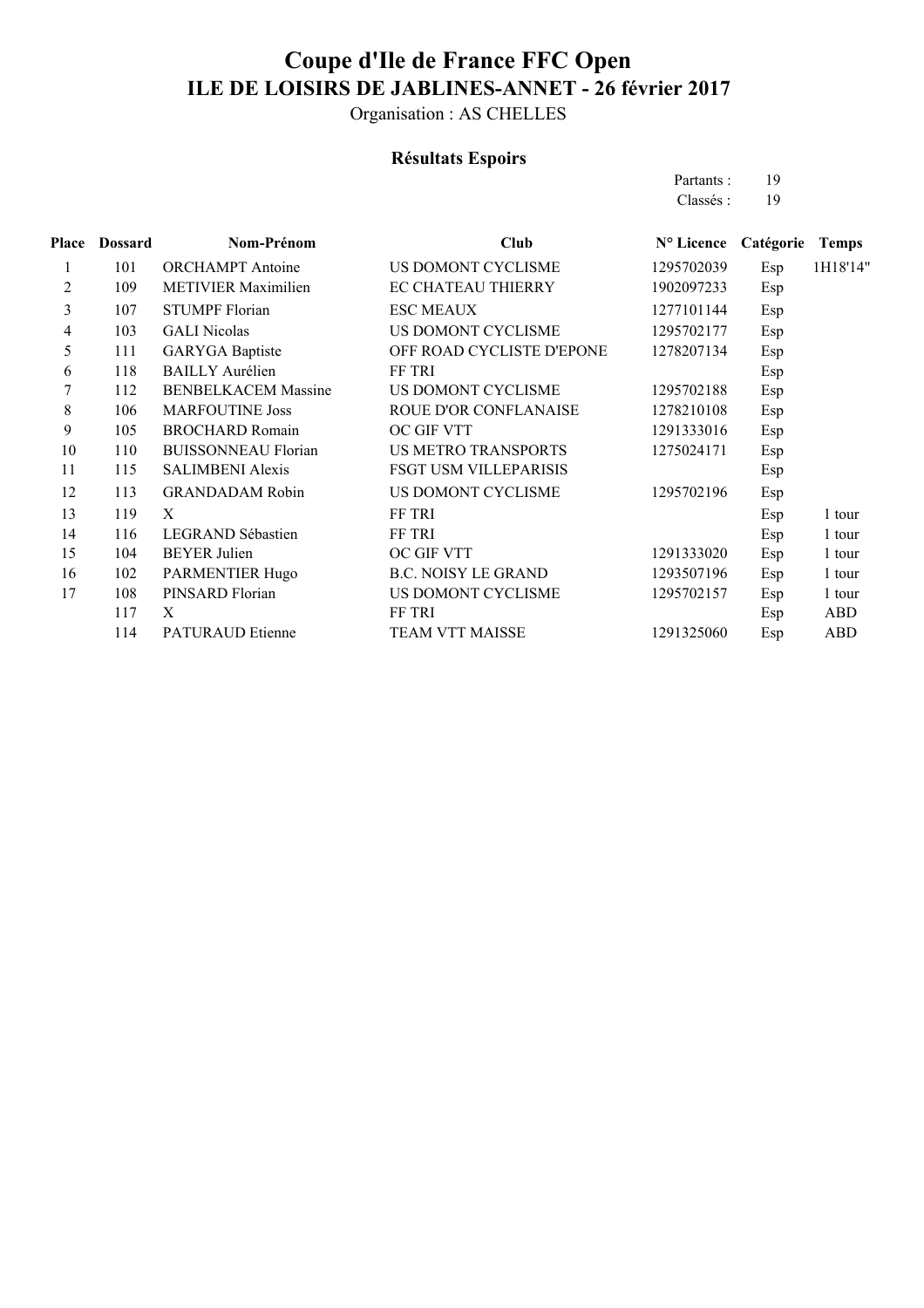Organisation : AS CHELLES

#### **Résultats Seniors**

Partants : 19 Classés : 19

| Place | <b>Dossard</b> | Nom-Prénom                | <b>Club</b>                | N° Licence      | Catégorie | <b>Temps</b> |
|-------|----------------|---------------------------|----------------------------|-----------------|-----------|--------------|
|       | 5              | PHILIPP Renaud            | <b>ESC MEAUX</b>           | 1277101078      | Sen       | 1H16'40"     |
| 2     | 14             | <b>TRAULET</b> Emeric     | US DOMONT CYCLISME         | 1295702199      | Sen       |              |
| 3     | 1              | <b>BAZIN</b> Nicolas      | <b>BH-SRSUNTOUR-KMC</b>    | 1295702163      | Mas 1     |              |
| 4     | 3              | <b>SEZNEC Hoel</b>        | OC GIF VTT                 | 1291333035      | Sen       |              |
| 5     | 2              | <b>VAILLANT</b> Pierre    | OC GIF VTT                 | 1291333022      | Sen       |              |
| 6     | 17             | PHILIPPE Mathieu          | <b>RETZ BIKE CLUB</b>      | 1902100052      | Sen       |              |
|       | 4              | BEYER Jérémy              | OC GIF VTT                 | 1291333019      | Sen       |              |
| 8     | 19             | PINSARD Nicolas           | FFCO AS SAMOIS             | FFCO 22030-2017 | Sen       |              |
| 9     | 10             | <b>VIALADE</b> Thibault   | <b>AS CHELLES</b>          | 1277108045      | Sen       |              |
| 10    | 16             | <b>AUBERE Laurent</b>     | PARIS CYCLISTE OLYMPIQUE   | 1275016235      | Sen       |              |
| 11    | 7              | <b>GRONDIN Loïc</b>       | <b>B.C. NOISY LE GRAND</b> | 1293507308      | Sen       | 1 tour       |
| 12    | 13             | <b>CATRIX Tommy</b>       | LES SANGLIERS VEXIN VTT    | 1295736015      | Sen       | 1 tour       |
| 13    | 9              | <b>FOYE</b> Kevin         | <b>AS CHELLES</b>          | 1277108018      | Sen       | 1 tour       |
| 14    | 6              | <b>MARECHAL Yoann</b>     | <b>TEAM HBS CYCLING</b>    | 1277151014      | Sen       | 1 tour       |
| 15    | 8              | <b>GOUHIER Vincent</b>    | <b>US CRETEIL</b>          | 1294604215      | Sen       | 1 tour       |
| 16    | 11             | <b>CERVESATO Enzo</b>     | OLYMPIQUE C.V.O.           | 1295712116      | Sen       | 1 tour       |
| 17    | 18             | <b>ALEJANDRO</b> Baptiste | <b>VELO CLUB DE TORCY</b>  | 1277143031      | Sen       | 1 tour       |
| 18    | 15             | <b>GELABERT Benjamin</b>  | <b>V.C.CHARENTE OCEAN</b>  | 2017030230      | Sen       | ABD          |
| 19    | 20             | <b>FREMINET Maxence</b>   | <b>ESC MEAUX</b>           | 1277101126      | Sen       | ABD          |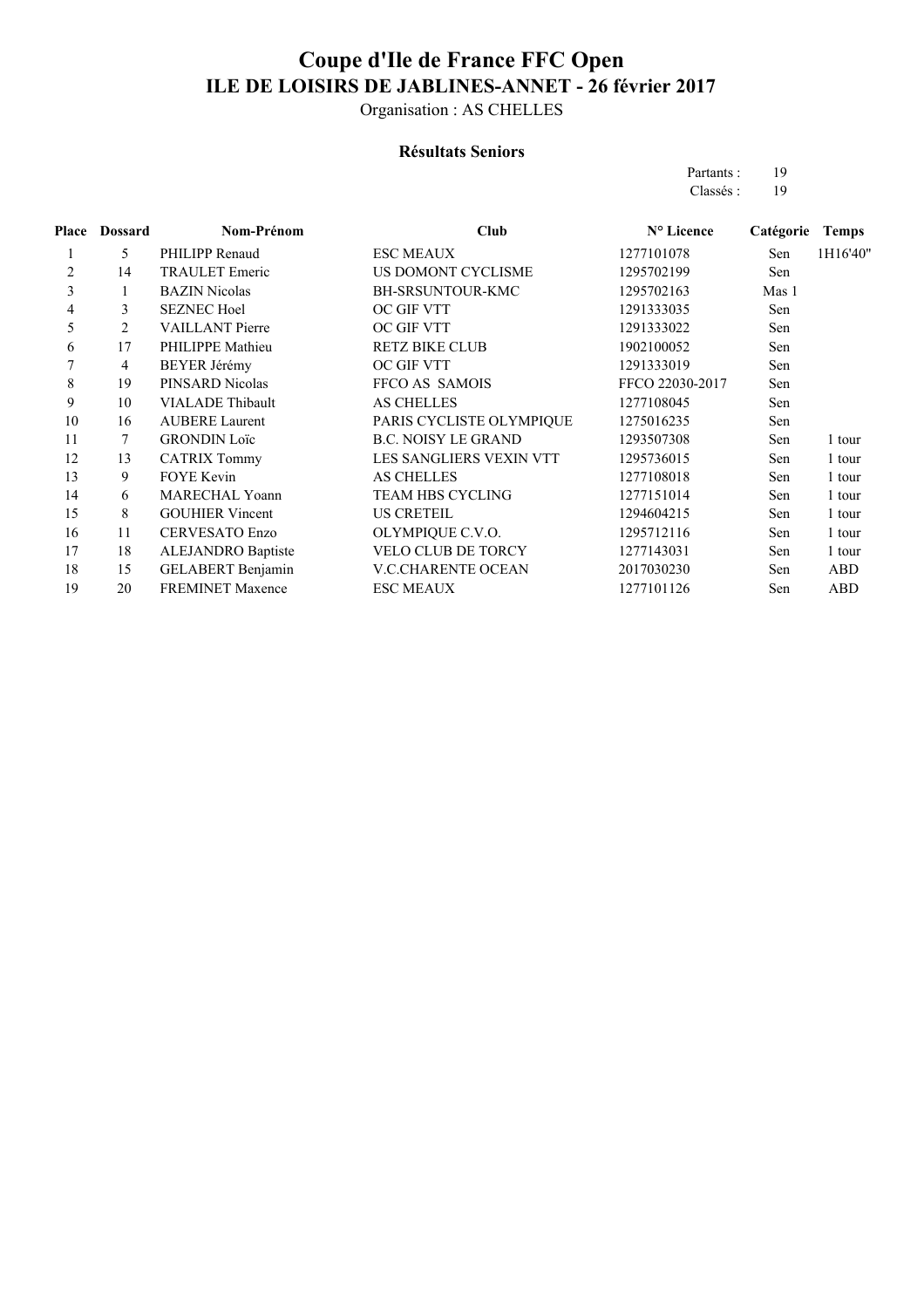Organisation : AS CHELLES

## **Résultats Masters 1 et 2**

Partants : 19 Classés : 19

| Place          | <b>Dossard</b> | Nom-Prénom                | Club                       | N° Licence  | Catégorie | <b>Temps</b> |
|----------------|----------------|---------------------------|----------------------------|-------------|-----------|--------------|
| 1              | 220            | <b>LOMBARDI</b> Vincent   | TEAM VELOCHANNEL.COM       | 1277156002  | Mas 2     |              |
| $\overline{c}$ | 203            | SACCOMANDI John           | PARISIS A.C. 95            | 1295714149  | Mas 2     |              |
| 3              | 219            | <b>CHARTIER Cédric</b>    | NL                         |             | Mas 2     |              |
| 4              | 211            | <b>VAUCHELLES Nicolas</b> | OLYMPIQUE C.V.O.           | 1295712162  | Mas 2     |              |
| 5              | 205            | LA MONTAGNE Alexis        | TEAM VTT MAISSE            | 1291325035  | Mas 2     |              |
| 6              | 215            | <b>FRAISSE Arnaud</b>     | US DOMONT CYCLISME         | 1295702119  | Mas 2     |              |
| 7              | 221            | <b>DOS SANTOS Alcides</b> | NL                         |             | Mas 2     |              |
| 8              | 218            | <b>GABILLET Wesey</b>     | TEAM VTT MAISSE            | 1291325074  | Mas 2     |              |
| 9              | 217            | LY Franck                 | <b>FSGT ASL VARREDDES</b>  | <b>FSGT</b> |           |              |
| 10             | 207            | <b>DUBUC Charles</b>      | EC MONTGERON VIGNEUX       | 1291307136  | Mas 2     |              |
| 11             | 208            | <b>ANCEL Pierre Yves</b>  | <b>B.C. NOISY LE GRAND</b> | 1293507309  | Mas 2     |              |
| 12             | 204            | <b>JOBARD</b> Guillaume   | OC GIF VTT                 | 1291333029  | Mas 1     |              |
| 13             | 213            | <b>MARIA</b> Baptiste     | OC GIF VTT                 | 1291333041  | Mas 2     | 1 tour       |
| 14             | 210            | <b>MARTINIE Florent</b>   | <b>B.C. NOISY LE GRAND</b> | 1293507253  | Mas 2     | 1 tour       |
| 15             | 206            | VANVYNCKT Michel          | PARIS CYCLISTE OLYMPIQUE   | 1275016357  | Mas 2     | 1 tour       |
| 16             | 212            | ROCCO Clément             | <b>JS FERTE GAUCHER</b>    | 1277114130  | Mas 2     | 1 tour       |
| 17             | 214            | <b>ANDRY Antony</b>       | US DOMONT CYCLISME         | 1295702179  | Mas 1     | 1 tour       |
| 18             | 209            | <b>GRZYBEK</b> Mathieu    | <b>B.C. NOISY LE GRAND</b> | 1293507044  | Mas 1     | 2 tour       |
| 19             | 216            | <b>SICHER Guillaume</b>   | ROUE D'OR CONFLANAISE      | 1278210294  | Mas 2     | 2 tours      |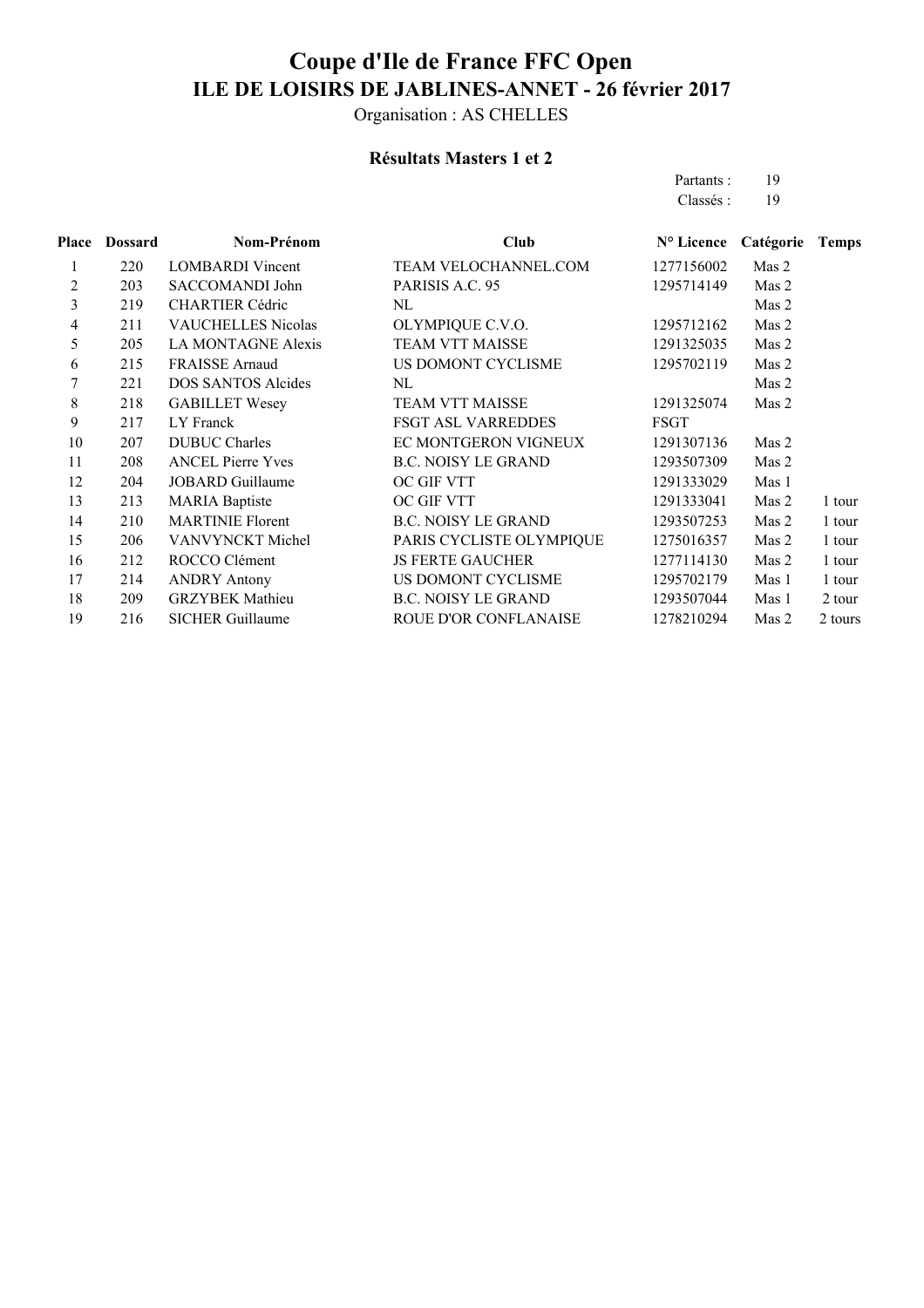Organisation : AS CHELLES

#### **Résultats Masters 3-4-5**

Partants : 64 Classés : 64

|                         | Place Dossard | Nom-Prénom                    | Club                                           | Nº Licence Catégorie Temps |       |               |
|-------------------------|---------------|-------------------------------|------------------------------------------------|----------------------------|-------|---------------|
| $\mathbf{1}$            | 329           | ROTGER Frédéric               | PARISIS A.C. 95                                | 1295714377                 | Mas 3 |               |
| $\sqrt{2}$              | 301           | <b>CORBEAU Laurent</b>        | EC MONTGERON VIGNEUX                           | 1291307045                 | Mas 4 |               |
| $\overline{\mathbf{3}}$ | 321           | <b>TAVERNIER Pascal</b>       | EC CHATEAU THIERRY                             | 1902097366                 | Mas 3 |               |
| $\overline{\mathbf{4}}$ | 306           | <b>DURAND</b> Alexis          | VC ELANCOURT ST QUENTIN EN YVELINES 1278226006 |                            | Mas 3 |               |
| 5                       | 339           | <b>DELDIN Stéphane</b>        | NL                                             |                            | Mas 4 |               |
| $\sqrt{6}$              | 336           | <b>COSTA HENRIQUE Manuel</b>  | FSGT USM VILLEPARISIS                          |                            | Mas 4 |               |
| $\sqrt{ }$              | 381           | <b>BULLIOT</b> Jean Michel    | EC MONTGERON VIGNEUX                           | 1291307189                 | Mas 5 |               |
| $\,8\,$                 | 372           | PICCIN Michel                 | TEAM VTT MAISSE                                | 1291325056                 | Mas 5 |               |
| 9                       | 375           | PACHOT Stéphane               | EC MORSANG SUR ORGE                            | 1291339029                 | Mas 5 |               |
| 10                      | 386           | <b>CRENEL Didier</b>          | US DOMONT CYCLISME                             | 1295702037                 | Mas 5 |               |
| 11                      | 310           | PAUCHARD Stéphane             | <b>ESC MEAUX</b>                               | 1277101266                 | Mas 4 |               |
| 12                      | 328           | MADEC Stéphane                | PARISIS A.C. 95                                | 1295714174                 | Mas 3 |               |
| 13                      | 311           | <b>GIRARD</b> Christophe      | <b>ESC MEAUX</b>                               | 1277101294                 | Mas 3 |               |
| 14                      | 396           | <b>AMIOT Gilles</b>           | <b>VCM</b>                                     |                            | Mas 5 |               |
| 15                      | 389           | PAJOT Pascal                  | UC GIEN SPORT                                  | 1845070108                 | Mas 5 |               |
| 16                      | 371           | POITEVIN Francis              | US DOMONT CYCLISME                             | 1295702006                 | Mas 5 |               |
| 17                      | 335           | <b>LEGUAY Denis</b>           | <b>ASL VARREDDES</b>                           | 1277107002                 | Mas 4 |               |
| 18                      | 373           | <b>MEYER Raoul</b>            | EC MONTGERON VIGNEUX                           | 1291307234                 | Mas 5 |               |
| 19                      | 391           | PINSARD Frédéric              | <b>UFOLEP</b>                                  |                            | Mas 5 |               |
| 20                      | 304           | <b>PARMENTIER Franck</b>      | <b>B.C. NOISY LE GRAND</b>                     | 1293507203                 | Mas 4 |               |
| 21                      | 307           | <b>BRAUD</b> Christophe       | <b>JS FERTE GAUCHER</b>                        | 1277114159                 | Mas 4 |               |
| 22                      | 308           | <b>ATZERT Alexandre</b>       | <b>B.C. NOISY LE GRAND</b>                     | 1293507098                 | Mas 3 |               |
| 23                      | 303           | MICHOUT Eric                  | US MAULE CYCLISME                              | 1278228161                 | Mas 4 |               |
| 24                      | 388           | <b>LELONG Olivier</b>         | <b>ASL VARREDDES</b>                           | 1277107009                 | Mas 5 |               |
| 25                      | 318           | <b>BOUR Renaud</b>            | <b>V.C.VOUZINOIS</b>                           | 0708005006                 | Mas 3 |               |
| 26                      | 330           | <b>MARTEL Alexis</b>          | A. SOISY ENGHIEN LA BARRE                      | 1295713153                 | Mas 4 |               |
| 27                      | 320           | RODRIGUEZ Romuald             | EC CHATEAU THIERRY                             | 1902097230                 | Mas 3 |               |
| 28                      | 332           | LE POUL Michaël               | <b>ES STAINS</b>                               | 1293533182                 | Mas 3 |               |
| 29                      | 334           | HEURTIN Stéphane              | UFOLEP Sangliers du Vexin                      |                            | Mas 4 |               |
| 30                      | 384           | <b>LABARRE</b> Christophe     | MOHAWK'S TEAM                                  | 1295733006                 | Mas 5 |               |
| 31                      | 331           | <b>BASTIANA Christian</b>     | <b>CM AUBERVILLIERS 93</b>                     | 1293505126                 | Mas 3 |               |
| 32                      | 374           | CASTILLO Frédéric             | VC FONTAINEBLEAU AVON                          | 1277113077                 | Mas 5 |               |
| 33                      | 382           | <b>DOMINGUES Philippe</b>     | <b>B.C. NOISY LE GRAND</b>                     | 1293507347                 | Mas 5 |               |
| 34                      | 302           | PERRET Laurent                | OC GIF VTT                                     | 1291333033                 | Mas 4 |               |
| 35                      | 313           | LEBRUN Stéphane               | <b>USM GAGNY</b>                               | 1293513019                 | Mas 4 |               |
| 36                      | 323           | <b>BERTRAND Thierry</b>       | <b>ESC MEAUX</b>                               | 1277101125                 | Mas 3 |               |
| 37                      | 316           | <b>NOLIUS Jean Christophe</b> | <b>USM GAGNY</b>                               | 1293513201 Mas 4           |       | 1 tour        |
| 38                      | 322           | LEDOUX Fabien                 | OC GIF VTT                                     | 1291333039                 | Mas 3 | 1 tour        |
| 39                      | 317           | FARDEAU Frédéric              | EC MONTGERON VIGNEUX                           | 1291307207                 | Mas 4 | $1$ tour $\,$ |
| 40                      | 393           | RINCENT Jean-Philippe         |                                                | 1277142002                 | Mas 5 | $1$ tour $\,$ |
| 41                      | 377           | <b>BARTLET</b> Frédéric       | <b>ESC MEAUX</b>                               | 1277101230                 | Mas 5 | 1 tour        |
| 42                      | 337           | <b>CHATAIGNIER</b>            | $\rm NL$                                       |                            | Mas 4 | $1$ tour $\,$ |
| 43                      | 305           | <b>LEBRETHON Olivier</b>      | A. C. B. B.                                    | 1292408138                 | Mas 4 | $1$ tour $\,$ |
| 44                      | 324           | <b>CHAVENAY</b> Serge         | <b>ESC MEAUX</b>                               | 1277101390                 | Mas 4 | $1$ tour $\,$ |
| 45                      | 394           | PINAULT Pierre                | <b>VCLG</b>                                    |                            | Mas 5 | $1$ tour $\,$ |
| 46                      | 395           | <b>LAMOUCHE Pascal</b>        | <b>VCM</b>                                     |                            | Mas 5 | 1 tour        |
| 47                      | 390           | <b>MEYER Gilles</b>           | $\rm NL$                                       |                            | Mas 5 | 1 tour        |
| 48                      | 392           | RENARD Alain                  | <b>VCLG</b>                                    |                            | Mas 5 | 1 tour        |
| 49                      | 309           | <b>STUMPF Franck</b>          | <b>ESC MEAUX</b>                               | 1277101145                 | Mas 4 | 1 tour        |
| 50                      | 333           | <b>GEWERT Arnaud</b>          | <b>VCLG</b>                                    |                            | Mas 4 | 1 tour        |
| 51                      | 383           | EBERHARDT Luc                 | LES SANGLIERS VEXIN VTT                        | 1295736018                 | Mas 5 | 1 tour        |
| 52                      | 378           | <b>LIGNIER Pascal</b>         | <b>ESC MEAUX</b>                               | 1277101023                 | Mas 5 | 1 tour        |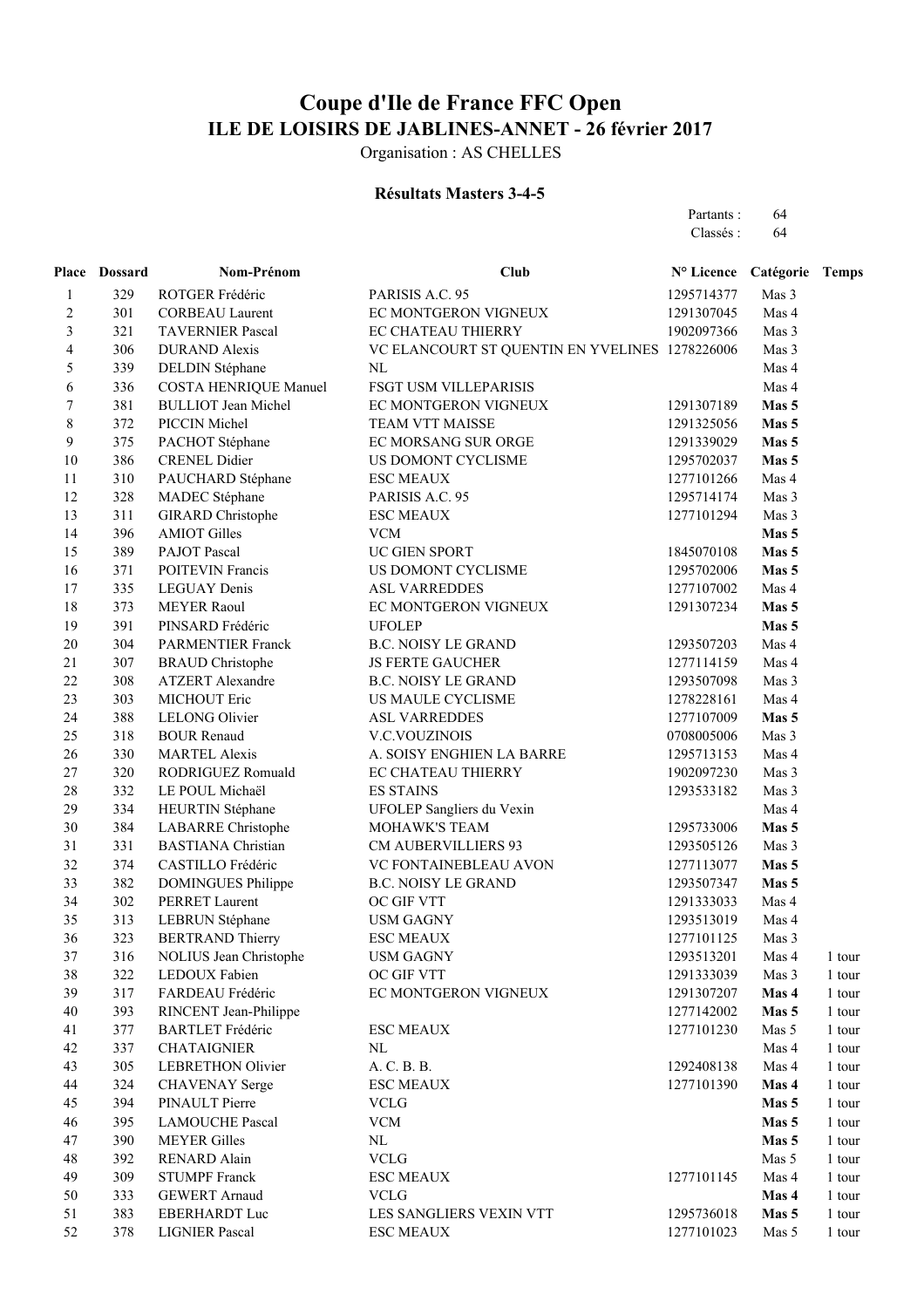| 53 | 314 | <b>OILLIC</b> Erwan       | <b>AS CHELLES</b>          | 1277108009 | Mas 3 | tour   |
|----|-----|---------------------------|----------------------------|------------|-------|--------|
| 54 | 327 | <b>MERGUIN Fabrice</b>    | <b>CSM PUTEAUX</b>         | 1292401002 | Mas 4 | 1 tour |
| 55 | 326 | DA COSTA Fernando         | <b>ESC MEAUX</b>           | 1277101074 | Mas 4 | 1 tour |
| 56 | 319 | <b>BERTHAULT Stéphane</b> | <b>B.C. NOISY LE GRAND</b> | 1293507324 | Mas 3 | 1 tour |
| 57 | 325 | <b>CLAUDIN Eric</b>       | <b>ESC MEAUX</b>           | 1277101233 | Mas 4 | l tour |
| 58 | 387 | <b>NOEL Franck</b>        | <b>LES KOYOTES</b>         | 1275003006 | Mas 5 | l tour |
| 59 | 380 | <b>SEGUIN Philippe</b>    | <b>USM GAGNY</b>           | 1293513115 | Mas 5 | l tour |
| 60 | 379 | PASOLINI Bruno            | <b>USM GAGNY</b>           | 1293513018 | Mas 5 | tour   |
|    |     |                           |                            |            |       |        |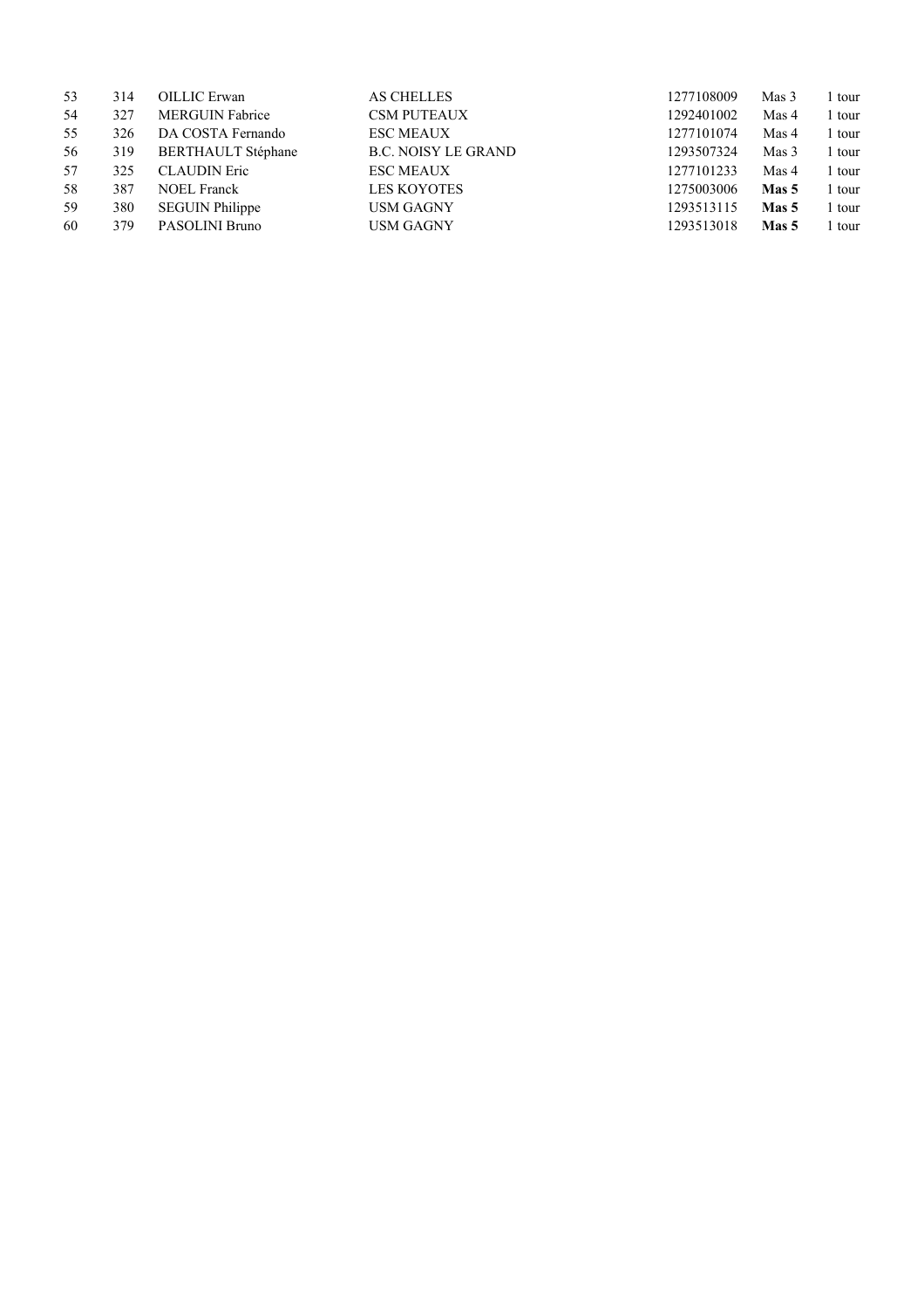Organisation : AS CHELLES

#### **Résultats Tandems**

Partants : 10 Classés : 10

|   | <b>Place Dossard</b> | Nom-Prénom             | Club                       | $N^{\circ}$ Licence | Catégorie | Temps    |
|---|----------------------|------------------------|----------------------------|---------------------|-----------|----------|
|   | 404a                 | <b>DOS REIS Wiliam</b> | <b>ASL VARREDDES VTT</b>   | 1277107019          | Tan       | 1h04'49" |
|   | 404b                 | ROLLAND Yan            | <b>ASL VARREDDES VTT</b>   | 1277107008          | Tan       | 1h04'49" |
| 2 | 403a                 | <b>SOUFFLET David</b>  | <b>ASL VARREDDES VTT</b>   | 1277107013          | Tan       |          |
|   | 403 <sub>b</sub>     | <b>TRACHET Alexis</b>  | <b>ASL VARREDDES VTT</b>   | 1277107007          | Tan       |          |
| 3 | 405a                 | <b>COUSSEGAL Marc</b>  | <b>ASL VARREDDES VTT</b>   | FSGT                | Tan       |          |
|   | 405b                 | <b>AUBRIET David</b>   | <b>ASL VARREDDES VTT</b>   | FSGT                | Tan       |          |
| 4 | 402a                 | <b>BIARNE Marc</b>     | <b>EC FACHES THUMESNIL</b> | 1059052077          | Tan       |          |
|   | 402b                 | HITZ Katia             | <b>EC FACHES THUMESNIL</b> | 1059052091          | Tan       |          |
|   | 406a                 | MELO Christian         | VC DRAVEIL                 | 1291321002          | Tan       |          |
|   | 406 <sub>b</sub>     | CLEMENT Joël           | <b>VC DRAVEIL</b>          | 1291321005          | Tan       |          |
|   |                      |                        |                            |                     |           |          |

401a 401b